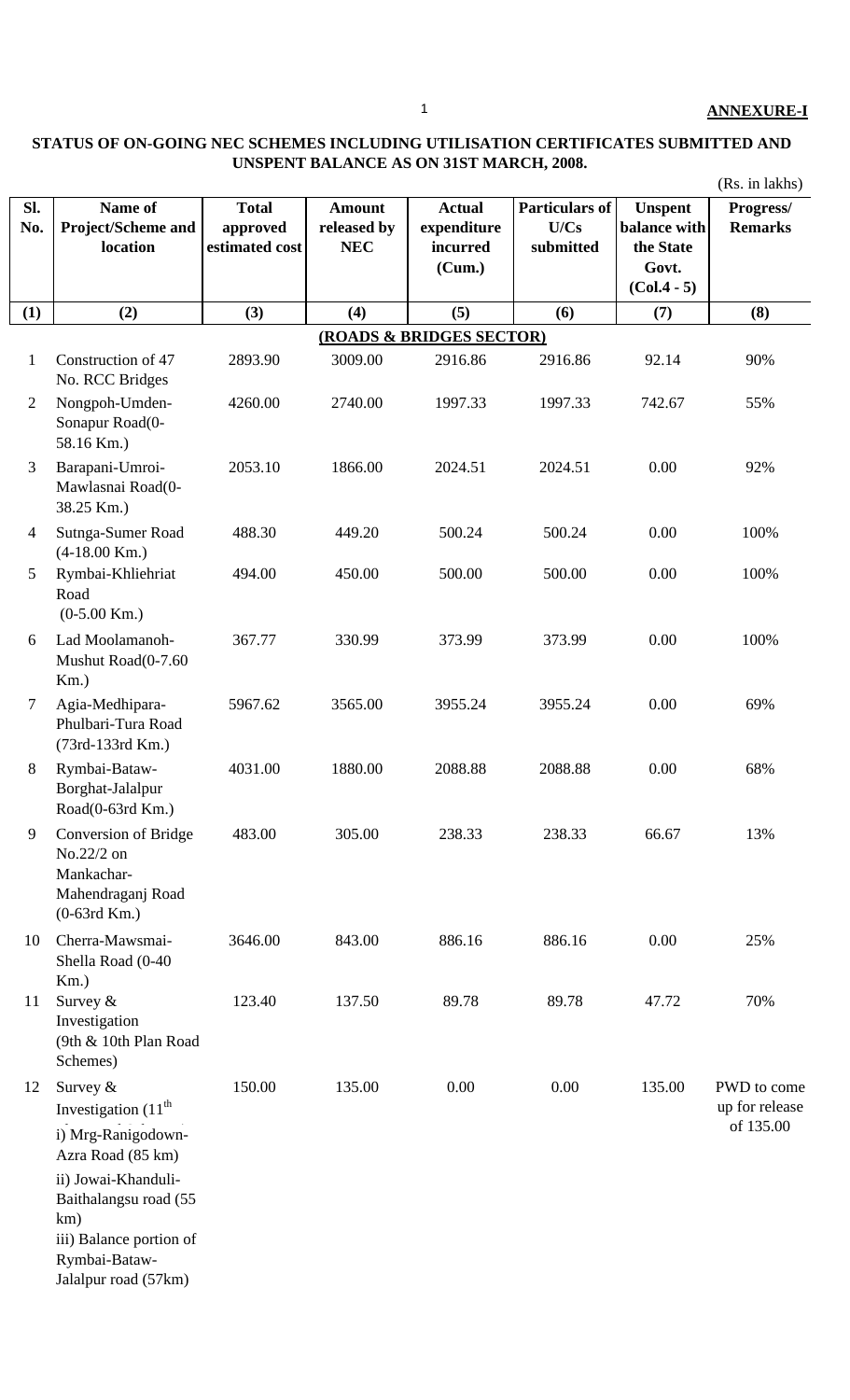|                            |                                                                                                                                        |                                            |                                            | $\overline{2}$                                     |                                            |                                                                       | (Rs. in lakhs)                                                                |
|----------------------------|----------------------------------------------------------------------------------------------------------------------------------------|--------------------------------------------|--------------------------------------------|----------------------------------------------------|--------------------------------------------|-----------------------------------------------------------------------|-------------------------------------------------------------------------------|
| SI.<br>No.                 | Name of<br><b>Project/Scheme and</b><br>location                                                                                       | <b>Total</b><br>approved<br>estimated cost | <b>Amount</b><br>released by<br><b>NEC</b> | <b>Actual</b><br>expenditure<br>incurred<br>(Cum.) | <b>Particulars of</b><br>U/Cs<br>submitted | <b>Unspent</b><br>balance with<br>the State<br>Govt.<br>$(Col.4 - 5)$ | Progress/<br><b>Remarks</b>                                                   |
| (1)                        | (2)                                                                                                                                    | (3)                                        | (4)                                        | (5)                                                | (6)                                        | (7)                                                                   | (8)                                                                           |
| 13                         | iv) Balance portion of<br>Agia-Medhipara-Tura<br>road (73km)<br>v) Mankachar-<br>Mahendraganj road<br>$(30 \text{ km})$<br>Maintenance | 1305.45                                    | 1260.00                                    | 1323.87                                            | 792.62                                     | 0.00                                                                  | 100% - To<br>submit UC for<br>balance amt.                                    |
|                            | <b>Total:</b>                                                                                                                          | 26263.54                                   | 16970.69                                   | 16895.19                                           | 16363.94                                   | 1084.20                                                               |                                                                               |
|                            |                                                                                                                                        |                                            |                                            |                                                    |                                            |                                                                       |                                                                               |
|                            |                                                                                                                                        |                                            |                                            | (OTHER THAN ROADS & BRIDGES SECTOR)                |                                            |                                                                       |                                                                               |
| (A)<br>1                   | <b>AGRICULTURE:</b><br><b>Cultivation of Boro</b><br>Paddy in Non-<br><b>Traditional Areas</b>                                         | 100.00                                     | 90.00                                      | 45.00                                              | 45.00                                      | 45.00                                                                 | Working<br>season just<br>started. UC by<br>Oct. end.                         |
| <b>(B)</b><br>$\mathbf{1}$ | <b>HORTICULTURE:</b><br>Citrus Rejuvenation &<br>Development<br>of<br>Mandarin Oranges in<br>Meghalaya                                 | 335.48                                     | 268.44                                     | 172.98                                             | 172.98                                     | 95.46                                                                 | Do                                                                            |
| $\overline{2}$             | Area expansion<br>of<br>Strawberry<br>in<br>Meghalaya.                                                                                 | 308.00                                     | 288.68                                     | 288.68                                             | 288.68                                     | 0.00                                                                  | 100% -To re-<br>submit three<br>countersigned<br>UC for 104.58<br>in original |
| (C)<br>$\mathbf{1}$        | <b>A.H. &amp;</b><br>VETERINARY:<br>Scheme<br>for<br>of<br>Strengthening<br>Regional<br>Poultry<br><b>Breeding</b><br>Farm,            | 121.00                                     | 112.80                                     | 112.80                                             | 112.80                                     | 0.00                                                                  | 100%                                                                          |
| $\overline{2}$             | Kyrdemkulai.<br>Central Hatchery and<br>Poultry<br>Farm,                                                                               | 46.47                                      | 46.47                                      | 46.47                                              | 46.47                                      | 0.00                                                                  | 100%                                                                          |
| 3                          | Umsning<br>Strengthening<br>of<br>Training<br>Vocational<br>Centre, Kyrdemkulai.                                                       | 47.10                                      | 45.39                                      | 47.10                                              | 47.10                                      | 0.00                                                                  | 100% State<br>share $= 1.71$                                                  |
| $\overline{4}$             | Strengthening<br>of<br>Training<br>Vocational<br>Centre, Rongkhon.                                                                     | 15.25                                      | 13.73                                      | 9.00                                               | 9.00                                       | 4.73                                                                  | State share=<br>1.52. UC for<br>6.25 under<br>process                         |
| <b>(D)</b><br>$\mathbf{1}$ | <b>FISHERIES:</b><br>of<br>Construction<br>Fishery<br>pond<br>at<br>Mawkriah                                                           | 1.44                                       | 0.90                                       | 0.00                                               | 0.00                                       | 0.90                                                                  | Amount just<br>released. UC<br>by July '08.                                   |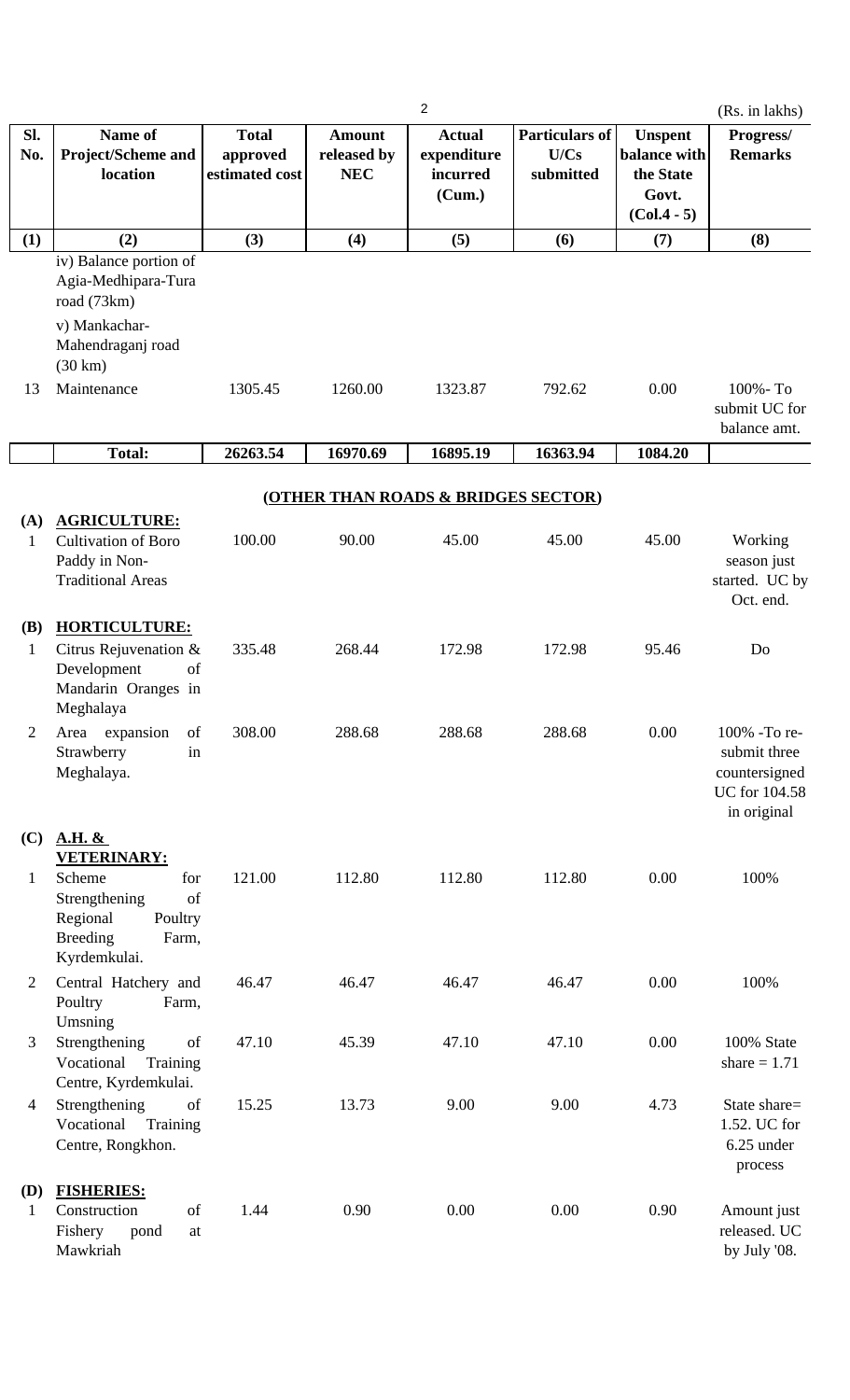|                       |                                                                                                         |                                            |                                            | 3                                                  |                                            |                                                                       | (Rs. in lakhs)                                               |
|-----------------------|---------------------------------------------------------------------------------------------------------|--------------------------------------------|--------------------------------------------|----------------------------------------------------|--------------------------------------------|-----------------------------------------------------------------------|--------------------------------------------------------------|
| SI.<br>No.            | Name of<br><b>Project/Scheme and</b><br>location                                                        | <b>Total</b><br>approved<br>estimated cost | <b>Amount</b><br>released by<br><b>NEC</b> | <b>Actual</b><br>expenditure<br>incurred<br>(Cum.) | <b>Particulars of</b><br>U/Cs<br>submitted | <b>Unspent</b><br>balance with<br>the State<br>Govt.<br>$(Col.4 - 5)$ | Progress/<br><b>Remarks</b>                                  |
| (1)                   | (2)                                                                                                     | (3)                                        | (4)                                        | (5)                                                | (6)                                        | (7)                                                                   | (8)                                                          |
| $\overline{2}$<br>(E) | Integrated<br>Fisheries<br>Development<br>Programme<br><b>SPORTS &amp; YOUTH</b>                        | 98.00                                      | 88.20                                      | 25.00                                              | 25.00                                      | 63.20                                                                 | Deptt. to seek<br>release of<br>63.20                        |
| $\mathbf{1}$          | <b>AFFAIRS:</b><br>Construction<br>of<br>Gymnasium-cum-<br>Indoor Sports Hall at<br><b>JNS</b> Complex. | 257.35                                     | 235.00                                     | 235.00                                             | 235.00                                     | 0.00                                                                  | To submit UC<br>for 250.00<br>including State<br>share       |
| $\mathfrak{2}$        | Construction of 100<br>playgrounds in Rural<br>Areas/ Schools.                                          | 100.00                                     | 100.00                                     | 0.00                                               | 0.00                                       | 100.00                                                                | To submit<br>progress report                                 |
| (F)                   | <b>FORESTS &amp;</b><br><b>ENVIRONMENT:</b>                                                             |                                            |                                            |                                                    |                                            |                                                                       |                                                              |
| $\mathbf{1}$          | Community-Based<br>Eco-Tourism for the<br>Mawphlang<br>Sacred<br>Groves.                                | 15.00                                      | 6.75                                       | 6.75                                               | 6.75                                       | 0.00                                                                  | To re-submit<br>three<br>countersigned<br>UCs in<br>original |
| $\overline{c}$        | of<br>Development<br>Bamboo<br>Sector<br>including<br>Resource<br>Mapping & Inventory<br>and Bamboo.    | 50.00                                      | 50.00                                      | 49.20                                              | 49.20                                      | 0.80                                                                  | To re-submit<br>three<br>countersigned<br>UCs in<br>original |
| <b>(G)</b>            | <b>INFORMATION</b><br><b>TECHNOLOGY:</b>                                                                |                                            |                                            |                                                    |                                            |                                                                       |                                                              |
| $\mathbf{1}$          | Establishment<br>of<br>Remote Sensing GIS<br>Photogrammetry<br>$\&$<br>facilities.                      | 201.51                                     | 175.00                                     | 135.00                                             | 135.00                                     | 40.00                                                                 | Deptt. to<br>expedite the<br>work                            |
| 2                     | Development of e-<br>Governance<br>$\&$<br>infrastructure<br>applications.                              | 270.60                                     | 251.43                                     | 244.19                                             | 244.19                                     | 7.24                                                                  | Deptt. to<br>expedite the<br>work                            |
| (H)                   | <b>HEALTH &amp;</b><br><b>FAMILY</b><br><b>WELFARE:</b>                                                 |                                            |                                            |                                                    |                                            |                                                                       |                                                              |
| $\mathbf 1$           | Financial support to<br>J.N.<br>Bawri<br>Nethralaya, Shillong.                                          | 75.00                                      | 67.50                                      | 67.50                                              | 70.58                                      | 0.00                                                                  | 100%                                                         |
| $\overline{2}$        | Accident<br>Trauma<br>Centre at Nongpoh.                                                                | 150.00                                     | 50.00                                      | 50.00                                              | 50.00                                      | 0.00                                                                  |                                                              |
| 3                     | Accident<br>Trauma<br>Centre at Tura                                                                    | 80.00                                      | 35.00                                      | 0.00                                               | 0.00                                       | 35.00                                                                 | UC by July,<br>'08                                           |
| $\overline{4}$        | Accident<br>Trauma<br>Centre at Jowai                                                                   | 80.00                                      | 35.00                                      | 0.00                                               | 0.00                                       | 35.00                                                                 | UC by July,<br>08'                                           |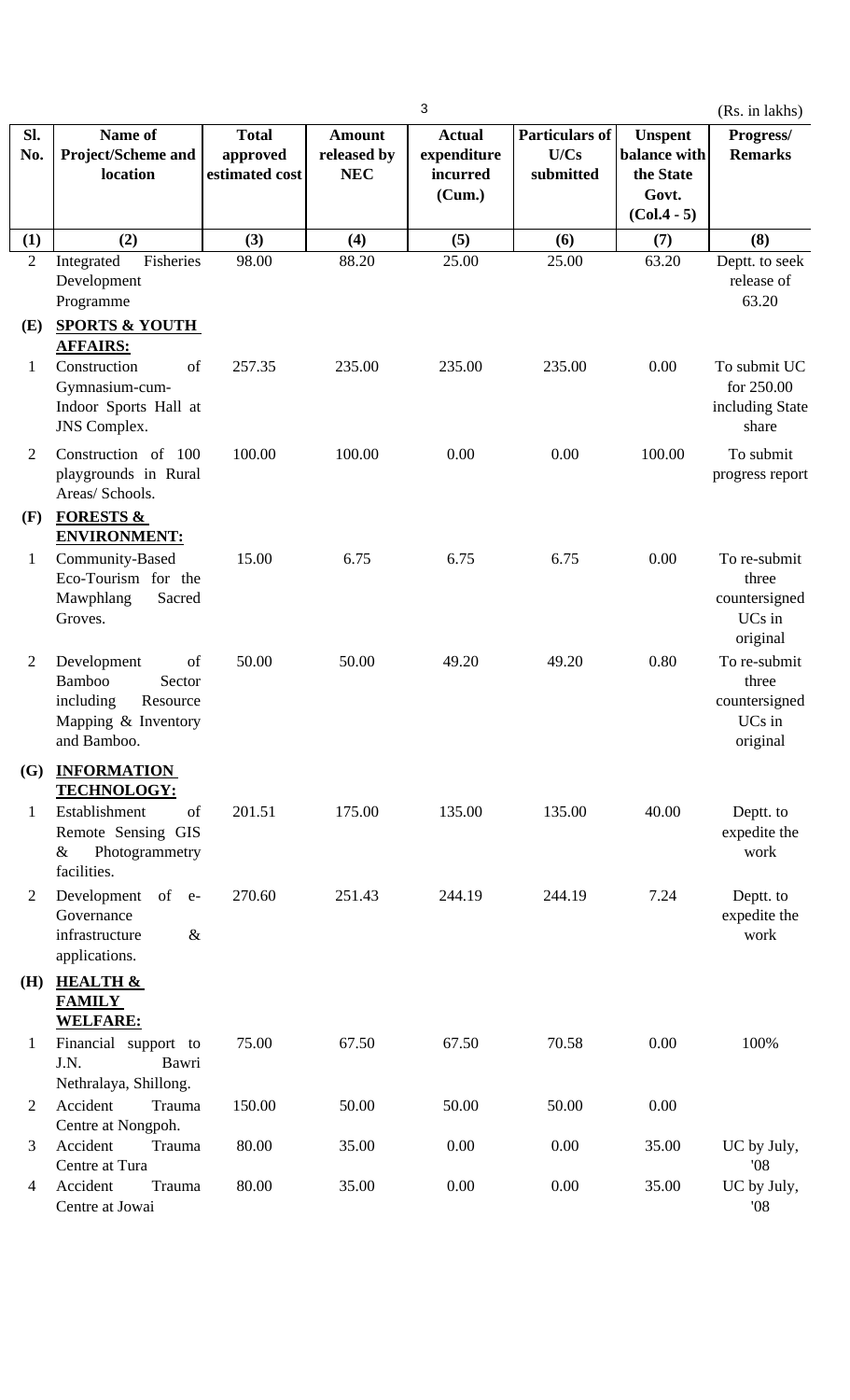|                                |                                                                                                                                                               |                                            |                                            | 4                                                  |                                     |                                                                       | (Rs. in lakhs)                                                                 |
|--------------------------------|---------------------------------------------------------------------------------------------------------------------------------------------------------------|--------------------------------------------|--------------------------------------------|----------------------------------------------------|-------------------------------------|-----------------------------------------------------------------------|--------------------------------------------------------------------------------|
| Sl.<br>No.                     | Name of<br><b>Project/Scheme and</b><br>location                                                                                                              | <b>Total</b><br>approved<br>estimated cost | <b>Amount</b><br>released by<br><b>NEC</b> | <b>Actual</b><br>expenditure<br>incurred<br>(Cum.) | Particulars of<br>U/Cs<br>submitted | <b>Unspent</b><br>balance with<br>the State<br>Govt.<br>$(Col.4 - 5)$ | Progress/<br><b>Remarks</b>                                                    |
| (1)                            | (2)                                                                                                                                                           | (3)                                        | (4)                                        | (5)                                                | (6)                                 | (7)                                                                   | (8)                                                                            |
| (I)<br>$\mathbf{1}$            | <b>SERICULTURE &amp;</b><br><b>WEAVING:</b><br>Integrated                                                                                                     | 224.00                                     | 112.00                                     | 112.00                                             | 112.00                              | 0.00                                                                  | Deptt. to move                                                                 |
|                                | Development<br>Muga<br>Seed Project.                                                                                                                          |                                            |                                            |                                                    |                                     |                                                                       | through<br>Planning for<br>release of<br>balance<br>amount                     |
| $(\mathbf{J})$<br>$\mathbf{1}$ | <b>EDUCATION:</b><br>Financial support to<br>the Students of N.E.<br>Region for Higher<br><b>Professional Courses</b><br>$(2005-06)$                          | NA                                         | 9.00                                       | 9.00                                               | 9.00                                | 0.00                                                                  | 100%                                                                           |
| $\overline{2}$                 | Financial support to<br>the Students of N.E.<br>Region for Higher<br>Professional<br>Courses<br>$(2006-07).$                                                  | NA                                         | 16.20                                      | 16.20                                              | 16.20                               | 0.00                                                                  | 100%                                                                           |
| 3                              | Financial support to<br>the Students of N.E.<br>Region for<br>Higher<br>Professional<br>Courses<br>(Additional).                                              | NA                                         | 4.45                                       | 4.45                                               | 4.45                                | 0.00                                                                  | 100%                                                                           |
| $\overline{4}$                 | Financial support to<br>the Students of N.E.<br>Region for<br>Higher<br>Professional<br>Courses<br>$(2007-08).$                                               | <b>NA</b>                                  | 20.00                                      | 0.00                                               | 0.00                                | 20.00                                                                 | Deptt. to<br>expedite<br>implemen-<br>tation                                   |
| <b>(K)</b><br>$\mathbf{1}$     | <b>POWER:</b><br>2 <sup>nd</sup><br>Construction<br>of<br>Circuit 132 KV<br>S/C<br>Transmission<br>line<br>between Stage-III &<br>Stage-IV<br>Power<br>House. | 379.08                                     | 337.07                                     | 337.07                                             | 337.07                              | 0.00                                                                  | Work in<br>progress                                                            |
| $\overline{2}$                 | Renovation<br>$\&$<br>Modernisation of the<br>Protection System for<br>Power stations & the<br>132 KV Grid Sub-<br><b>Station of MeSEB</b>                    | 436.83                                     | 366.96                                     | 66.96                                              | 66.96                               | 300.00                                                                | Fund placed<br>with MeSEB.<br>Work in<br>progress. UC<br>in 2-3 months<br>time |
| 3                              | Construction of<br>the<br>LILO 132 KV D/C<br>Stage-IV<br>from<br>to<br>Sarusajai<br>line<br>at<br>Umtru Switchyard in<br>Meghalaya.                           | 315.00                                     | 240.00                                     | 90.00                                              | 90.00                               | 150.00                                                                | Fund placed<br>with MeSEB.<br>Work in<br>progress. UC<br>in 2-3 months<br>time |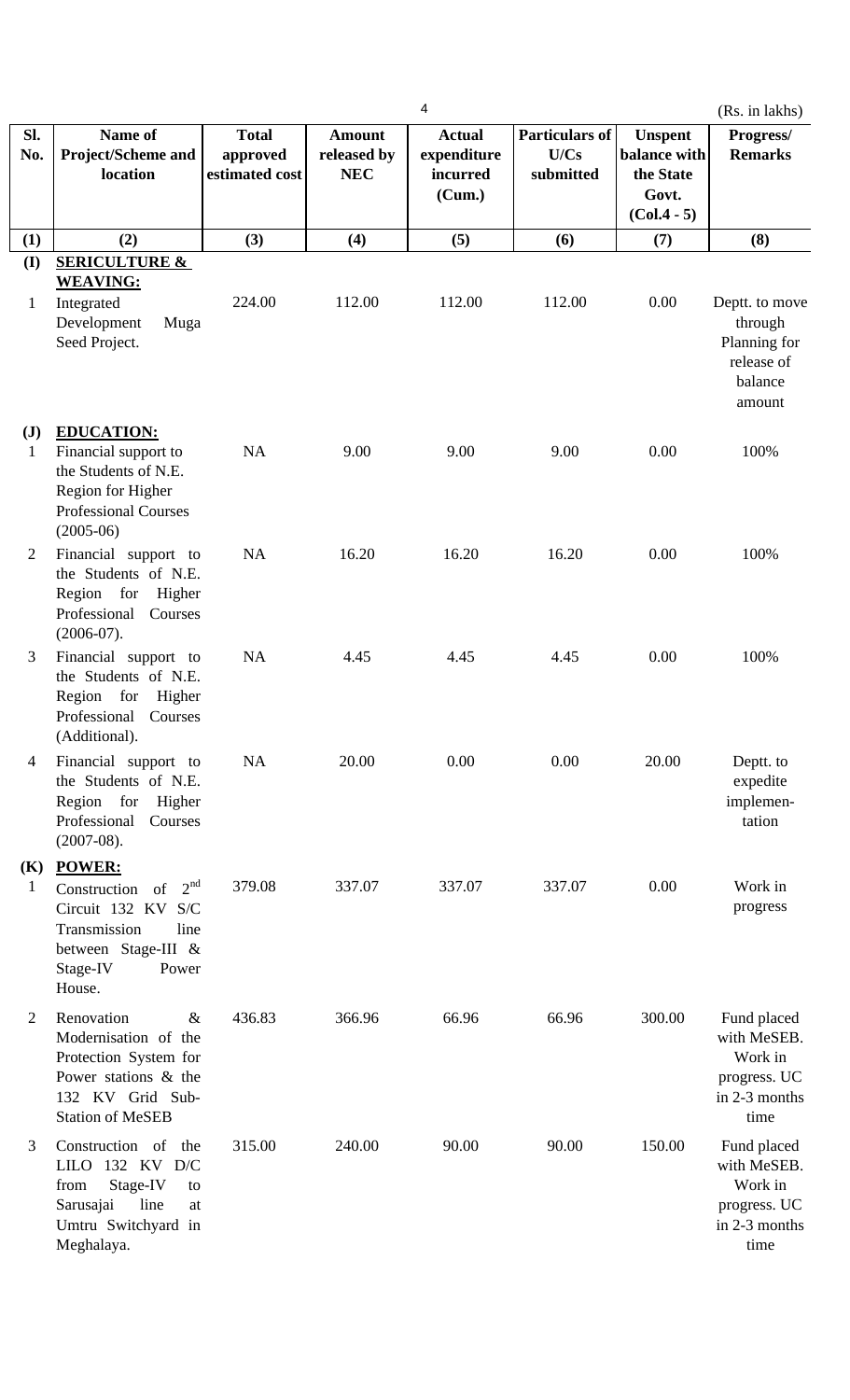|                            |                                                                                                                                                 |                                            |                                            | 5                                                  |                                            |                                                                       | (Rs. in lakhs)                                                                                            |
|----------------------------|-------------------------------------------------------------------------------------------------------------------------------------------------|--------------------------------------------|--------------------------------------------|----------------------------------------------------|--------------------------------------------|-----------------------------------------------------------------------|-----------------------------------------------------------------------------------------------------------|
| Sl.<br>No.                 | Name of<br>Project/Scheme and<br>location                                                                                                       | <b>Total</b><br>approved<br>estimated cost | <b>Amount</b><br>released by<br><b>NEC</b> | <b>Actual</b><br>expenditure<br>incurred<br>(Cum.) | <b>Particulars of</b><br>U/Cs<br>submitted | <b>Unspent</b><br>balance with<br>the State<br>Govt.<br>$(Col.4 - 5)$ | Progress/<br><b>Remarks</b>                                                                               |
| (1)                        | (2)                                                                                                                                             | (3)                                        | (4)                                        | (5)                                                | (6)                                        | (7)                                                                   | (8)                                                                                                       |
| $\overline{\mathcal{L}}$   | Construction of 132<br>KV S/C on Double<br>Circuit Tower from<br>Nangalbibra<br>(Meghalaya) to Agia<br>(Assam) 110 Km.                          | 4332.00                                    | 2518.24                                    | 1080.00                                            | 1080.00                                    | 1438.24                                                               | Fund placed<br>with MeSEB.<br>Advised to<br>make progress.                                                |
| 5                          | Installation<br>of<br>Capacitor<br><b>Bank</b><br>at<br>33KV<br>Umtru<br>Switchyard & 132 KV<br>E.P.I.P-I at Byrnihat.                          | 310.29                                     | 100.00                                     | 0.00                                               | 0.00                                       | 100.00                                                                | Submission of<br>UC is under<br>process                                                                   |
| 6                          | Lakroh Mini Hydel<br>Project $(1x1500 \text{ KW})$ ,<br>Jaintia Hills                                                                           | 501.00                                     | 187.00                                     | 0.00                                               | 0.00                                       | 187.00                                                                | Fund placed<br>with MeSEB.<br>Civil work<br>started.                                                      |
| 7                          | $\&$<br>Survey<br>Investigation<br>of<br>Myntdu-Leshka<br>H.E.P.(Stage-II)<br>(60)<br>MW)                                                       | 455.62                                     | 95.00                                      | 65.00                                              | 65.00                                      | 30.00                                                                 | S&I works<br>progressing<br>well.<br>Submission of<br><b>UC</b> for 30.00<br>is under<br>process.         |
| 8                          | $\&$<br>Survey<br>Investigation<br>of<br>Umngot H.E.P.(Stage-<br>I) $(2 \times 75 \text{ MW})$                                                  | 430.78                                     | 100.00                                     | 70.00                                              | 70.00                                      | 30.00                                                                 | Do                                                                                                        |
| 9                          | $\&$<br>Survey<br>Investigation of Selim<br>HEP (Stage-I) $(2 \times 85)$<br>MW), Jaintia Hills.                                                | 485.00                                     | 100.00                                     | 0.00                                               | 0.00                                       | 100.00                                                                | Fund placed<br>with MeSEB.<br>Work in<br>progress.<br>Scheme is<br>located in up-<br>stream of<br>Myntdu. |
| (L)<br>$\mathbf{1}$<br>(M) | <b>TOURISM:</b><br>of<br>Improvement<br>Lake<br>Marngar<br>at<br>Marngar<br>Village<br>Ri<br>under<br><b>Bhoi</b><br>District.<br><b>SOCIAL</b> | 441.70                                     | 29.15                                      | 0.00                                               | 0.00                                       | 29.15                                                                 | Submission of<br>UC is under<br>process.                                                                  |
| $\mathbf{1}$               | <b>WELFARE:</b><br>Composite Camp-cum<br>Workshop<br>for<br><b>Disabled Persons</b>                                                             | 7.71                                       | 0.90                                       | 2.00                                               | 0.90                                       | 0.00                                                                  | Scheme<br>completed                                                                                       |